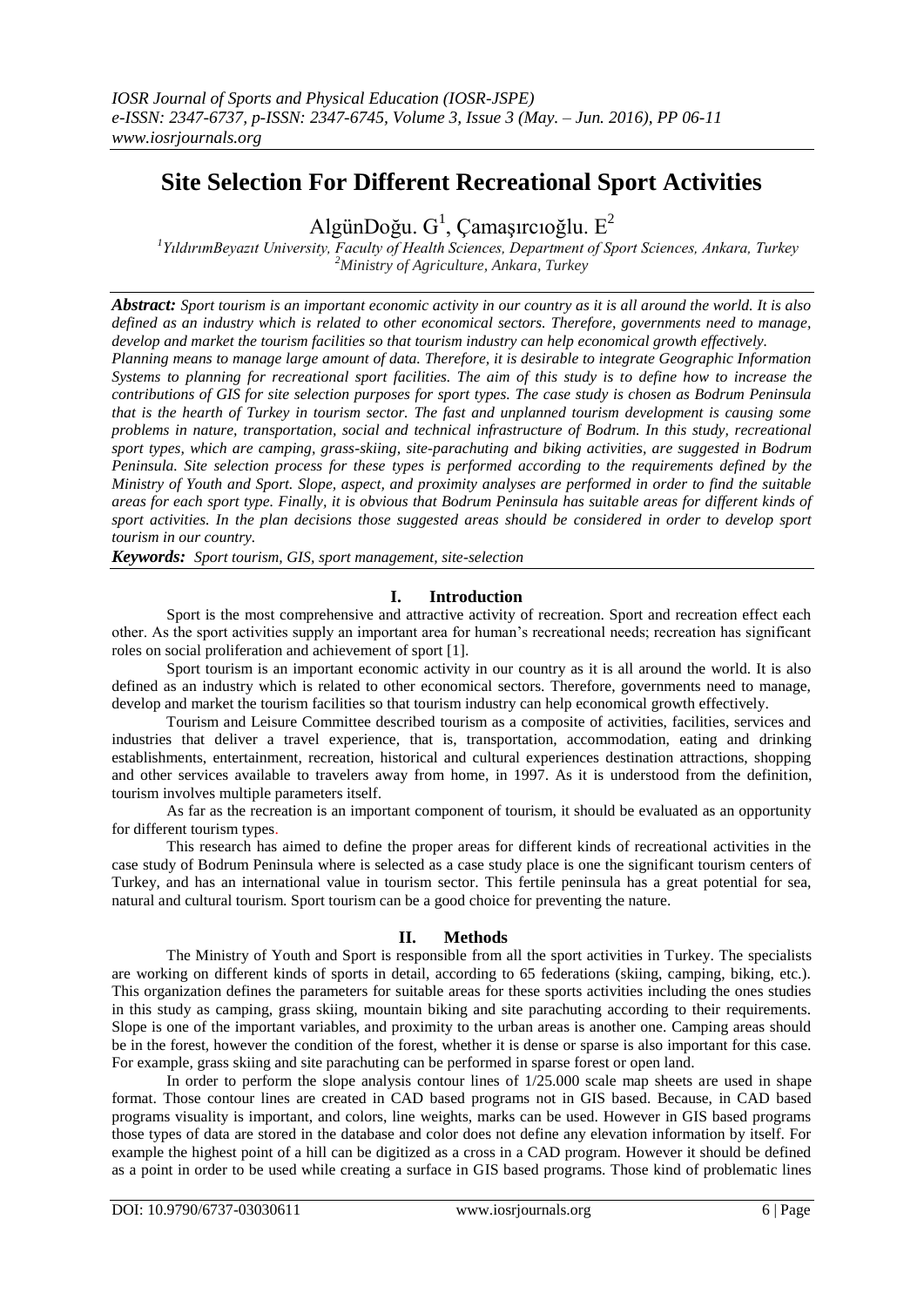and points are cleaned and deleted before the digital elevation model is created. "Create Surface" tool in Erdas Imagine 9.3 is used for the creation of DEM. The column which stores the elevation information is given as an input to the model. Finally DEM is created in five meters pixel size and img data format.

A primary objective of a site selection process is to assure that new facilities are located at intrinsically superior sites that, by virtue of their natural features and land use setting, provide a high degree of protection to natural resources and environment" [2]. Different types of parameters should be analyzed like slope, aspect land use, proximity, etc. in order to define the suitable areas for new activities. Site selection results are defined with the help of GIS tools.

#### **Camping**

#### **III. Results**

In recent years, attention has increasingly been focused on the meaning of camping as one form of outdoor recreation [3]. Camping is frequently thought of as a relatively unregulated form of recreation carried out in the isolation of natural environment. However, most camping takes place in large, intensively developed campgrounds which are highly organized and supervised. Such camp ground reflect complex social systems involving interaction of several groups, with one of the most important between campers and recreation managers [4].

#### The Ministry of Youth and Sport defines three parameters for suitable camping areas. One of those parameters, is the requirement that camping areas should be 500 meters away from the buildup areas like city, district and village. Because camping activity should be performed in quite natural places away from the noisy locations. Another parameter is about land use. They should be in the forest area and there should be big and high trees in order to benefit from the tree shadows and clean air. This type of forest is called dense forest. The last parameter is the slope, and it should be under 20 percent so that tents can be settled up easily.

Firstly, slope data are created in "img" format by using "Spatial Analyst" tool in Arc Map 9.0. Slope analysis is performed to determine the areas with 5 percent intervals and among them the areas which have less than 20 percent slope are selected.

Secondly, the dense forest areas and build up areas are digitized by using the ortho rectified Ikonos image (acquisition date: 2006). Up-to-date data are very important in decision makinglevel, since there can be changes in urban area or forest boundaries in time. New houses, factories, commercial buildings can be settled up so the boundaries of the urban areas may change in time. In the forest area, a lot of trees may be lost because of the fires or they can be cut for different reasons. So forest area boundaries can also change in time. In order to update those boundaries a field survey must be done and the changes should be detected with the coordinate information. Afterwards they must be converted to digital format. However with the help of a current satellite image, change detection can be performed at the office easily and more precisely. GIS and remote sensing are effectively used for this level of planning as an example of updating the forest and build up areas that is mentioned above.

Proximity to the city, districts, and villages is the last parameter for suitable camping areas. The 500 meters buffers around the buildup areas are created as a polygon shape file. However camping areas should not be inside of those regions. In order to define the regions which are outside of these buffers but inside of BodrumPeninsula, another polygon layer which is defining the whole study area is created. Afterwards, the buffer regions are erased from the whole area in order to create the polygon which defines the outside of buffers.

The buffering process is performed with the help of "Buffer" tool under the Proximity part in Analysis Tool of Arc Toolbox. The erasing is also performed with the help of "Erase" tool under the Extract part in Analysis Tool of Arc Toolbox.

Possible camping areas can be defined by finding the intersection of those regions which are selected according to three parameters. So the intersection process of three different layers is performed with the help of "Intersection" tool under the Overlay part in Analysis Tool of Arc Toolbox. Finally, areas which are suitable places for camping purposes are selected, and they have 6 km2 size.

In the environmental plan there are six proposed camping areas which are denoted with points. However the suggested points and analysis results do not overlap with each other. Four of those points are not inside the areas that are defined in the analysis results. The result of site selection processes shows that there are 6 km2 areas that are suitable for camping (Fig. 1). However those regions are not denoted in the environmental plan. That difference may indicate the importance and necessity of geographical information systems for any site selection case.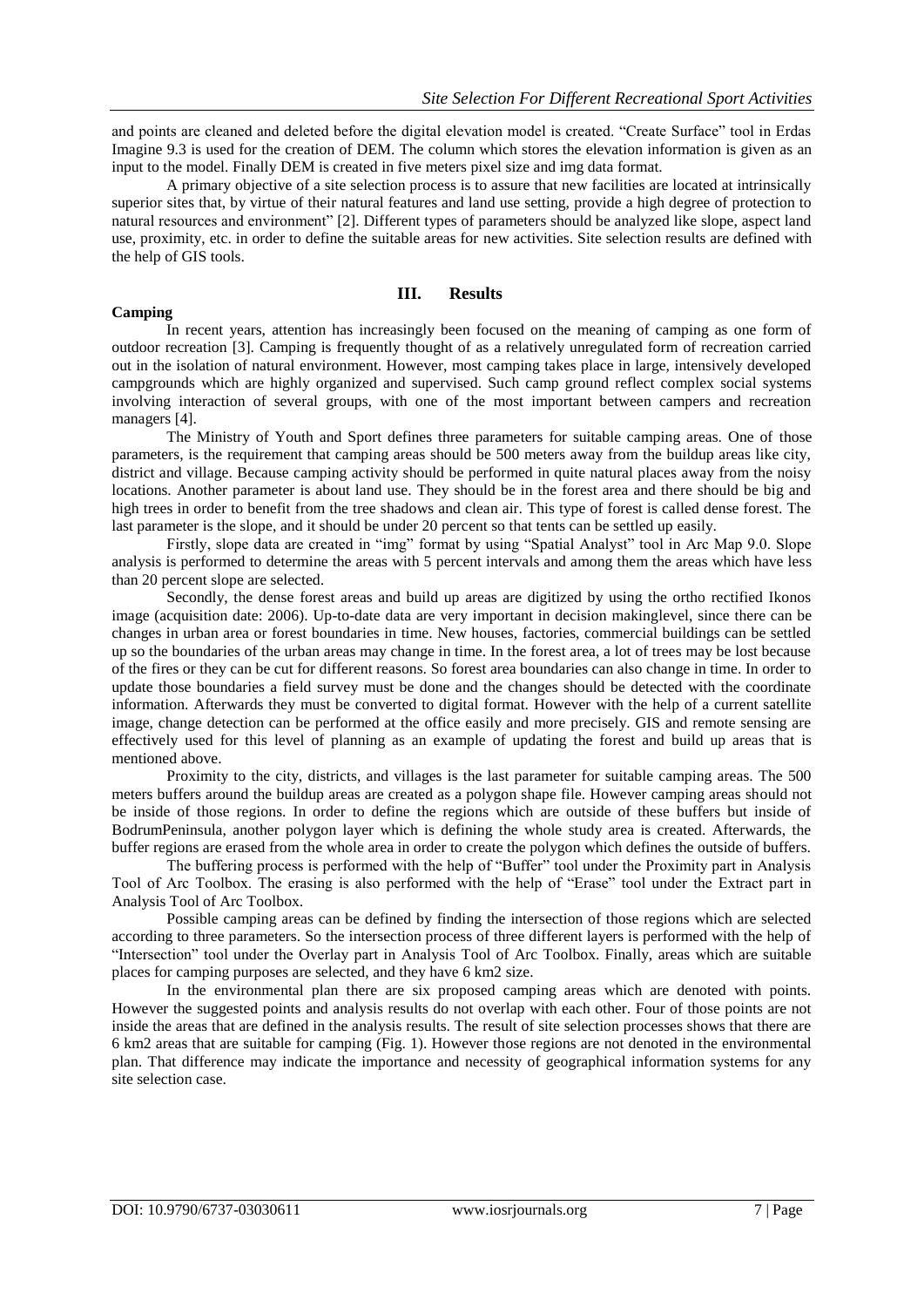

Figure 1. Possible Camping Areas

#### **Site-Parachuting**

Site-Parachuting is rapidly developing in our country. Our country has a favorable spot for site – parachuting flight. Convenient flight zones can be found in every city. Site- Parachuting includes the latest technology after the delta wing, amateur aviation flights in the area of non-motorized vehicles, balloons and gliders [5].

Site Parachuting is another tourism activity which is suggested to be developed in the environmental plan decisions. However there are not any suggested areas for this activity in the plan. Slope, land use, and wind direction are requirements for selecting the suitable areas for this activity (The Ministry of Youth and Sport, 2015).

For site parachuting, the slope should be over 30 percent. So the slope layer which is a raster data is created from DEM in five meter pixel size. It is used to define the areas which are over 30 percent with the help of raster calculator tool in Arc Map.

The wind direction is generally south-west in Bodrum Peninsula. It is important to take the wind from the back of the person to be able to fly away from the cliff surface. So it is needed to find the north-east sides of the mountain areas. Therefore, aspect analysis is performed in order to define those areas. The aspect layer is created from the Surface Analysis tool in Arc Map.

Land use should be open land type or sparse forest in order to be suitable for site parachuting. So open land and sparse forest areas are selected from the land use raster data. Finally, the three raster layers are multiplied in raster calculator in order to define the areas which are over 30 percent slope, at the north-east side of the mountains, and also open land or sparse forest. The raster layer is then converted to vector layer in order to define the suitable areas for site parachuting in polygons. As a result, it is found that there are areas with approximately 20 km2 size which are suitable for site parachuting activity in the region (Fig. 2).



Figure 2. Possible Site-Parachuting Areas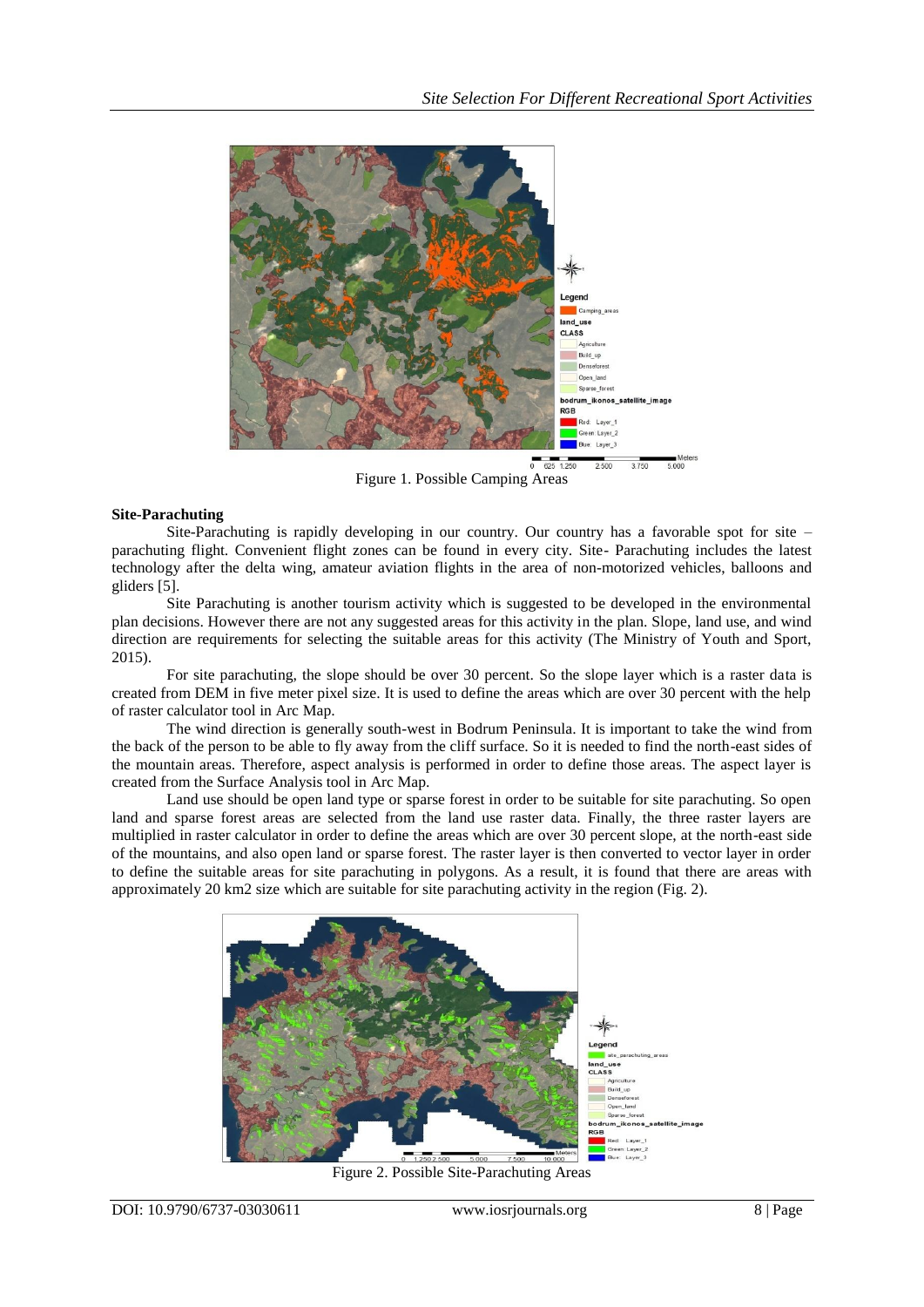#### **Grass-Skiing**

Many tourism activities are heavily dependent on suitable weather conditions, and climate overall is a key factor in attracting visitors to various types of destination), especially snow ski resorts [6]. Such resorts cannot survive without favourable weather and reliable snow coverage for skiing; overly warm summers and snow-deficient winters create challenges for stakeholders and frustrate successful business operations and longterm sustainability. Unusual conditions that result in extreme fluctuations in precipitation can thus be a serious threat for small-scale ski resorts reliant on winter tourism. Grass skiing, [skiing](https://en.wikipedia.org/wiki/Skiing) on [grass,](https://en.wikipedia.org/wiki/Grass) is a method for training for [alpine skiing.](https://en.wikipedia.org/wiki/Alpine_skiing) Both grass skiing and alpine skiing have become established as sports in their own right. The skis used for grass skiing are short with rolling treads or wheels. These skis are attached to the skiers' boots. Depending on the skill of the grass skier, high speeds and jumps can be navigated [7].

Grass skiing can be suggested as one of the new tourism types in Bodrum Peninsula. Slope, land use, and proximity to the urban areas are the requirements for selecting the suitable areas for this activity (The Ministry of Youth and Sport). Slope is an important requirement for the skiers to be accelerated. So, slope should be between 15 and 20 percent. Slope analysis is performed to determine the areas with 5 percent intervals, and the areas which have less than 20 percent and more than 15 percent slope are selected.

Another requirement is the land use. Sparse forest or open land areas where the grass can be grown are suitable for grass skiing. Beside, there should not be trees not to disturb the skiers. The boundary definitions of those areas are very important so these boundaries are digitized from the one meter resolution satellite Ikonos image. Updated land use data is converted to raster format to be used in raster format.

Proximity to the urban areas is the last one of the three requirements. Grass skiing areas should be 500 meters away from the city, district and village but inside 1000 meters zone in order to benefit from the electricity and water resources. This zone is created in shape file and then converted to raster format.

Finally, those three layers are multiplied in raster calculator in order to define the areas that meet the requirements for grass skiing areas. As a result, 8 km2 possible areas are determined in the site selection result (Fig. 3).



Figure 3. Possible Grass-Skiing Areas

#### **Mountain Biking**

Modern mountain biking started in the US in the 1970s and now one of the most popular outdoor recreational activities in the world and also it became an Olympic sport. The UCI (Union CyclisteInternationale) mountain bike event is identified as three types which are cross-country, downhill and stage races [8].

"A cross-country circuit race is a mass-start endurance competition that involves completing several laps of an off-road circuit. According to UCI rules, the course should include forest roads and tracks, and involve significant amounts of climbing and descending" [8].

Firstly, the paths in the forest and mountain areas are digitized with the help of Ikonos satellite image which is acquired in 2006. While digitizing the paths it is not possible to know the slope. However, the slope of the paths should be under 20 percent in order to be suitable for biking (The Ministry of Youth and Sport, 2015). So the slope layer is created from the DEM. This polygon layer shows different slope classes in 5 percent interval. The areas which are under 20 percent are selected. Afterwards, those selected areas are clipped from the paths in order to find the most suitable parts of the paths for biking activity.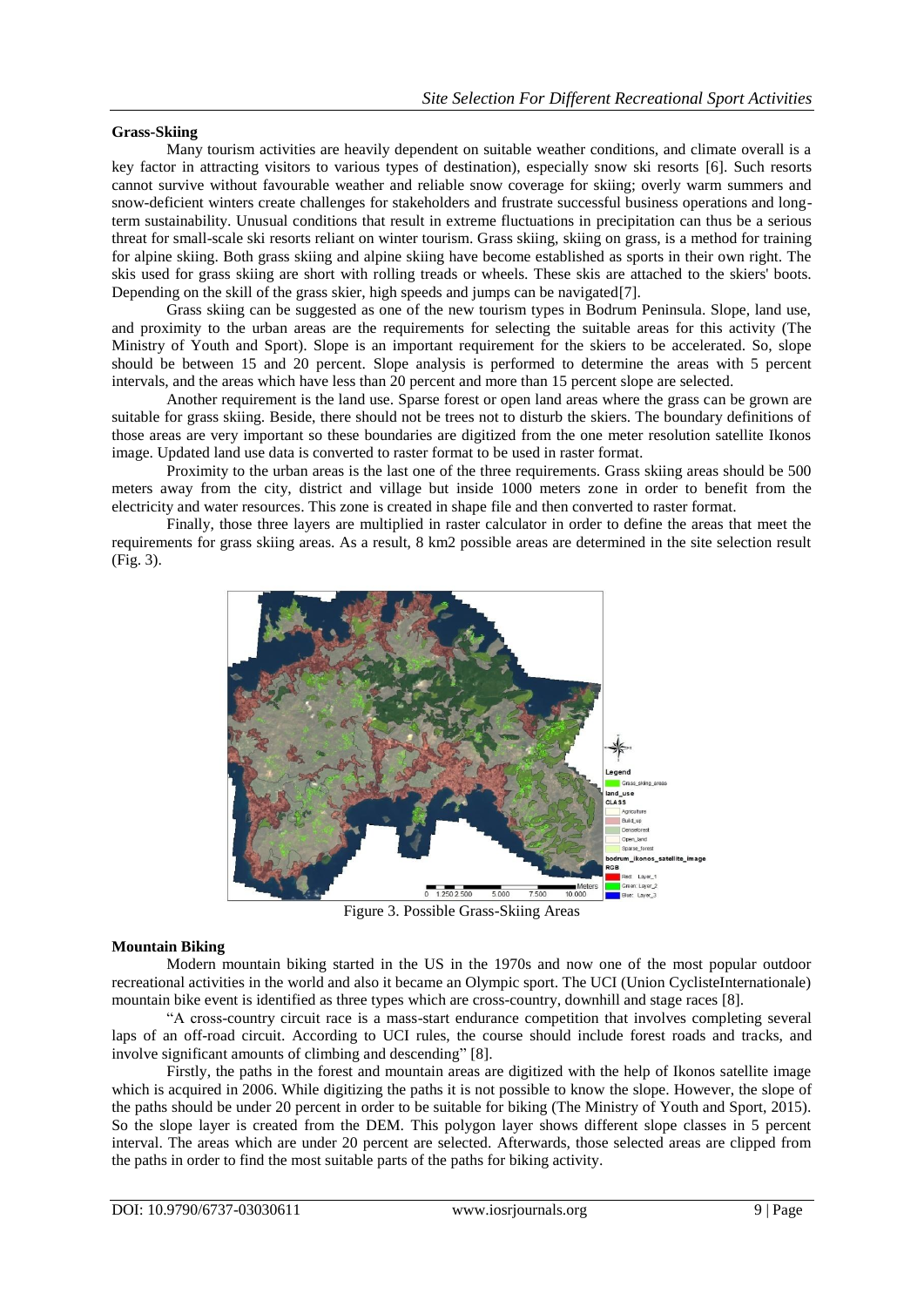Finally, it is seen that there are paths with a total of 56 km length in the mountainous area (Fig. 4). The slope of 20 km of those paths is under 20 percent which is most suitable and the slope of 36 km of them is between 20 and 30 percent which is acceptable.



Figure 4. Possible Mountain Biking Routes

The vector data that are handled can be categorized in point, line and polygon shape data. The ones that were used during the environmental planning are also used for the analysis of this thesis after some adjustments. Point data: The planned camping areas in the Environmental Plan are shown as points in the plan. The camping points are marked in shape format by using the plan in "img" format which is coordinated.

Line data: The bike routes are digitized from the Ikonos Satellite image which is acquired in 2006. Polygon data: Historical area boundaries (Archeological, Natural and Urban Site Boundaries) are gathered from the Tourism and Culture Ministry in "ncz" format that is created in NetCAD program. It is converted to shape format in order to use in Arc Map with the other data. Land use data, which is also in polygon form, is gathered from the Ministry of Tourism and Culture, however it is updated from the Ikonos satellite image.

Consequently, all the parameters coming from The Ministry of Youth and Sport are used in order to find the suitable areas for camping, site-parachuting, grass-skiing and biking purposes. In Bodrum Peninsula 6  $km<sup>2</sup>$  area can be evaluated as possible camping facility. When the site-parachuting purpose is analyzed 20 km<sup>2</sup> area is defined as suitable for this sport type. The open space with  $8 \text{ km}^2$  size can be used for grass-skiing purpose in the peninsula. Finally, if bike-riders would like to perform their sport in Bodrum Peninsula, there is a suitable route in 56 km<sup>2</sup> length. All those possible and suitable areas for recreational sports are defined by the help of geographic information system tools such a way that combining different sciences like Sport Management, Recreation and Geographical Information Technologies.

# **IV. Discussion**

It becomes inevitable to build up comprehensive facilities as the sport facilities are spread out around the world and the needs are increased. When the human prefer both health and sport centers, facilities should fulfill personal and social needs. If those sport facilities become recreational and comprehensive places much more people will utilize from them.

Sport facilities as private or social sectors should be developed and have services within a wide range in terms of proliferation and consolidation of sport. In this case it will help to arise modern and high qualified facilities with high standards.

It is sure that The Olympic Games which is the biggest organization all over the world will contribute to the city where the games performed and also promote to the country in terms of sport facilities. Because of those reasons Turkey where is the candidate country for Olympic games should care of those investments [9].

The places where those recreational activities performed should be chosen analyzing the project and master plans and also the natural resources. It is useful that such kinds of recreational facilities and services are build up in coastal regions. Those recreational facilities can be used as tool for protecting environment and natural structure [10].

"More we spread out sport more generations we have" is our aim. So our sport politics are to have essential and permanent solutions for well-directed plans considering socio-economic and socio-cultural structures.